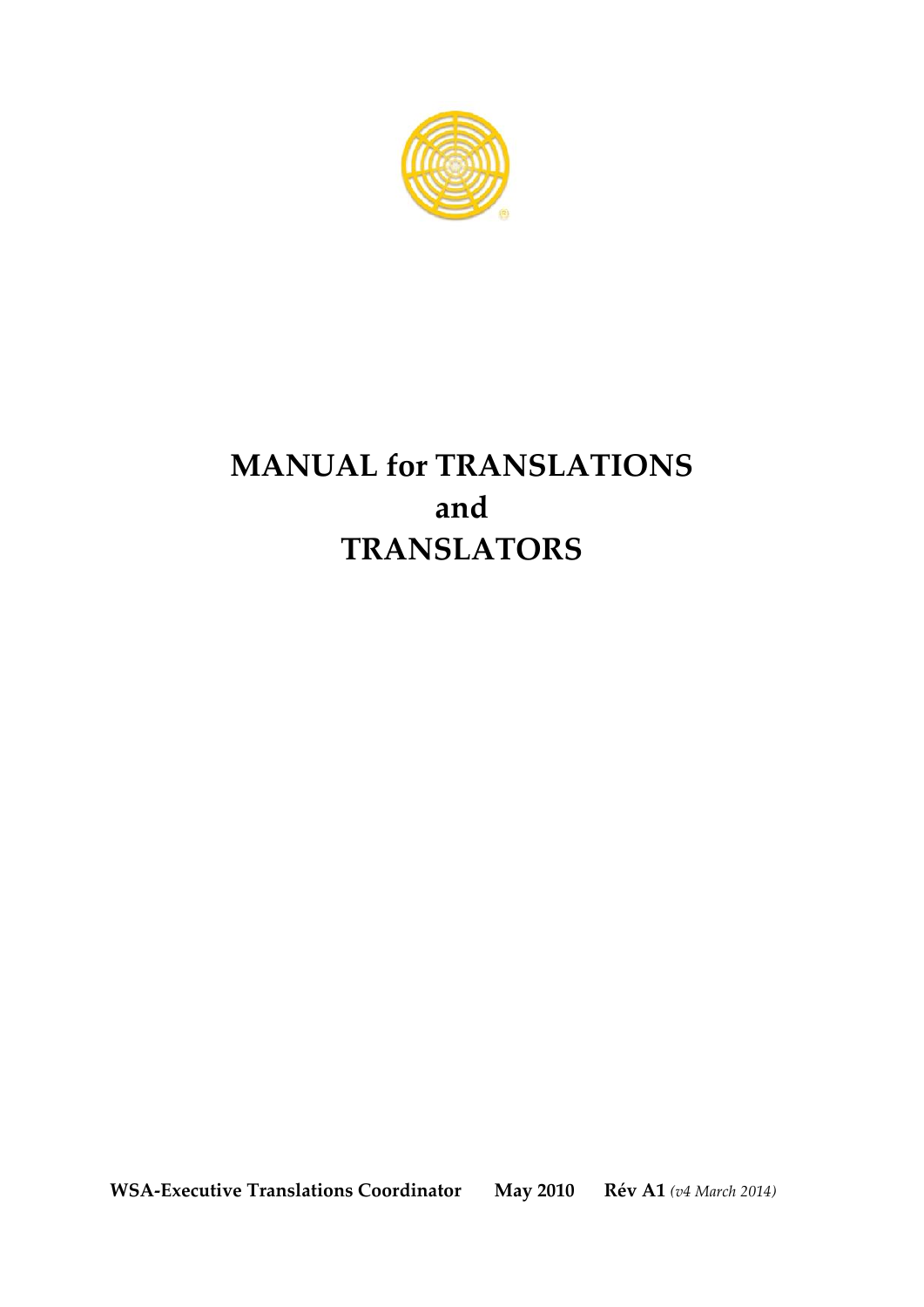

# **INDEX**

## 1. Introduction

- 2. Roles Regarding Translations of:
	- 2.1. WSA
	- 2.2 Executive Team (Former ISC)
	- 2.3. National Committees
	- 2.4. WSA Archives
	- 2.5. Subud Publications International
	- 2.6. Other Teams connected with this matter
- 3. Role of the WSA Executive Translations Coordinator
- 4. Sharif and Tuti Horthy's Translations Experiences
- 5. Official Translators and Translations 5.1. Procedure to Approve Authorized Translators 5.2. General Recommendations 5.3. Texts and Official Lists
- 6. Copyright and Publishing Guidelines
	- 6.1. Texts (Reminder)
	- 6.2. Reference Code for the Talks
	- 6.3 Mandatory Identification for the Talks
	- 6.4. Use of the Subud Symbol
	- 6.5. Publishing and Distribution
	- 6.6. Quotations
- 7. Excel Spreadsheets of Translators and Translations
- 8. Translator's Exchange and Discussion Space

| Page: 2                         | First writing: Armand Bisson          | <b>Date: 18 March 2014</b>         |  |
|---------------------------------|---------------------------------------|------------------------------------|--|
| Révision: A1 ( $v4$ March 2014) | Corrected by: Elisa Sanchez Caballero | Rédacteur: Elisa Sanchez Caballero |  |
|                                 | Approved by: Maxwell Fraval           | $\mathbb{N}^{\circ}$ Procédure:    |  |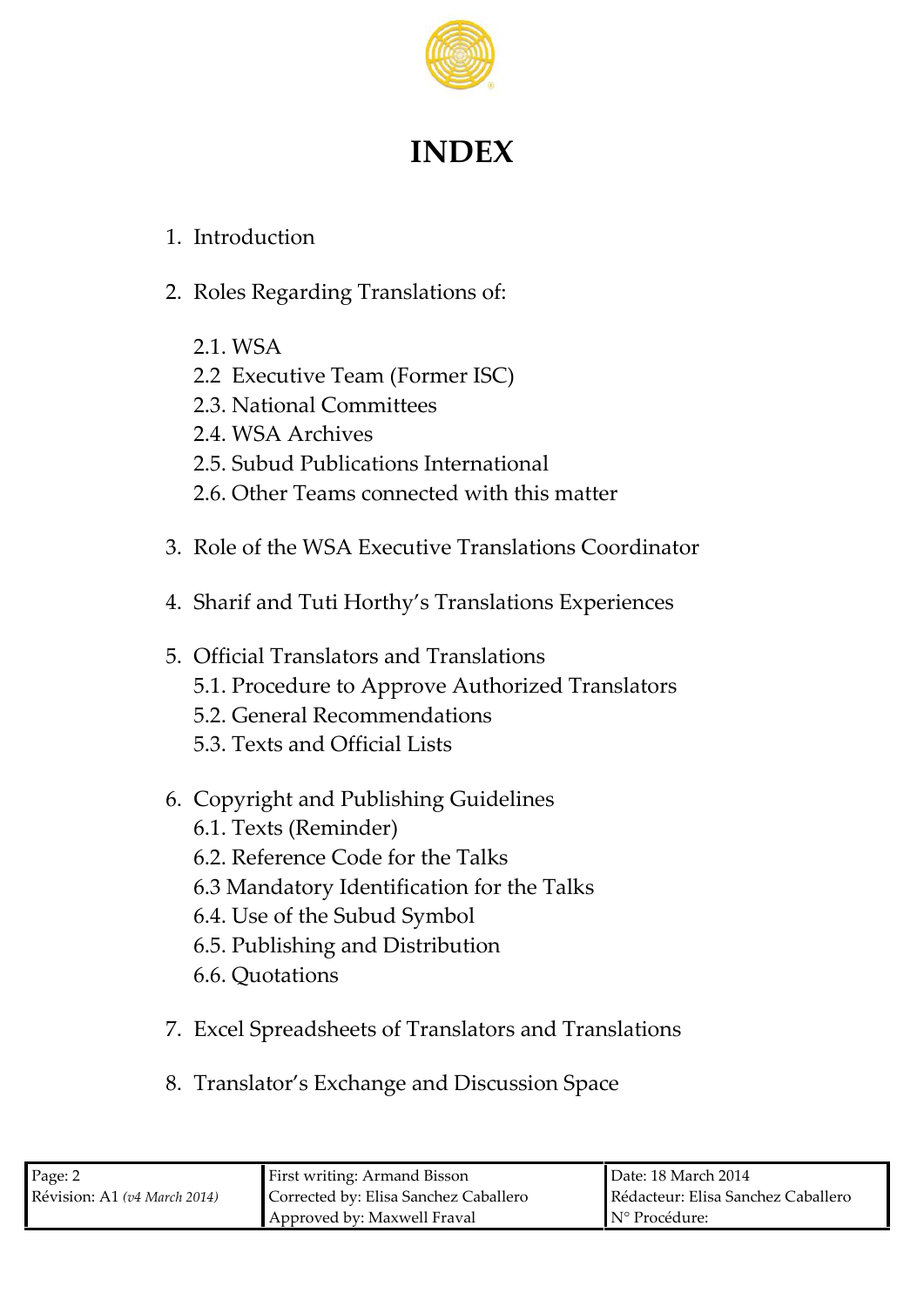## 1.INTRODUCTION

Following Bapak s recomhante hidsattianches, books interindgent moved be moved by available to mankind in many languages and the process mannty years ago.

As the World Subud Association is responsible for the qualit published books, an in depth work has begtuon thoe barriannos load oin gling and publishing efforts.

This -binne manual is for the hobsen ewihto indeteresteton einprocess of translates tablished for the delivery of the highest quality of of Bapak and Ibu RahayuhserT wirki sinagnsd. ot

It describes the responsibilities, the processes, the right control, archiving, publishing and distribution. It also includ spreadsheet of official translators and translations.

To be able rante the best traceability of the various eworks of trying to follow ISO 9s0tCaOndards (International Organization Standardization)

NB:The WSA has a specific licensin**g oavgrieenent).eWhet the inthin SPI** ( agreement the main objective is the translating, publishing, revised English translations of Bapoblkumse Tsapks jekortown as th

| $P$ ag $\theta$                     | <b>First wriflingand Bisson</b>                        | $\blacksquare$ Dat: et 8 March 2014 |  |
|-------------------------------------|--------------------------------------------------------|-------------------------------------|--|
| Révisi <b>A</b> fi(v4 M a r c2h041) | Correcbe Elisa Sanchez Caball Rédact Eursa Sanchez Cal |                                     |  |
|                                     | ApprovbdMaxwell Fraval                                 | IN° Procédure:                      |  |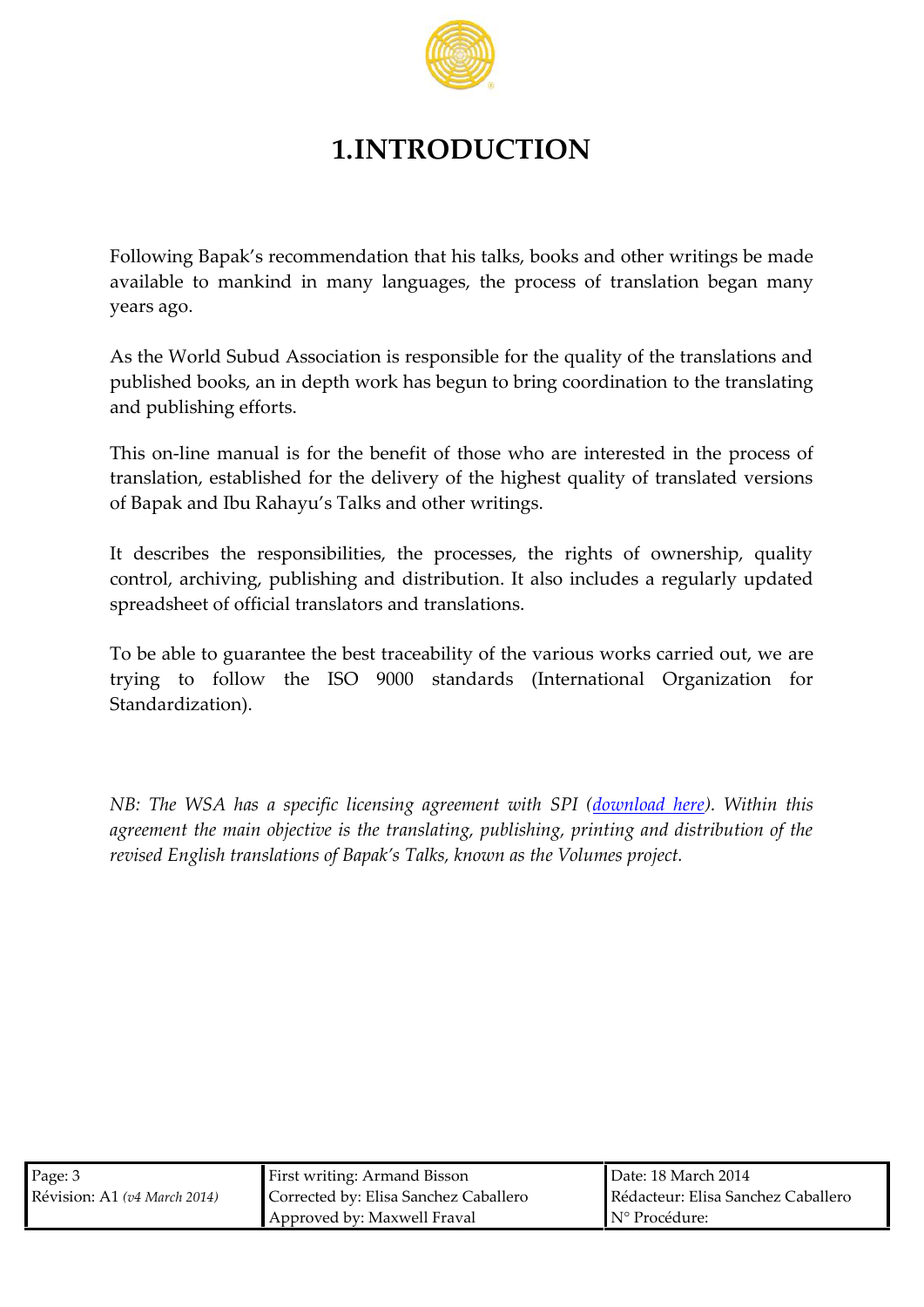## 2.ROLESREGARDING TRANSLATIONS

Below we detshoeriboele and responsibilities and duties of all the dealing whith Writings and Words of Bapak YM and Ibu Rahayu:

ðØWorld Subud Association or WSA  $\delta$ ØThe Executive We $\delta$ Am of ðØNation Cadim mittees ðØWSA Archives ðØSubud Publications International or SPI ðØWebmastowwowf.subudlibrary.net ðØTranslations Coordinatom \$destoormb 3d  $\delta\varnothing$  Other teams such as Trapec **Uipiti**on Videos  $\theta$ ubtitling, etc. wild do deed to this Manual in due course.

In Subud, we have two treasures:

ðØThe Latihan Kejiwaan ðØThe words and writings of Bapak and his daughter, II

It is the responsibility of each Subud membiest tion peanstructipate that the most faithful transmission of these words and writ future generations

| $P$ age                          | First wriflingand Bisson                              | Dat:d 8 March 2014 |  |
|----------------------------------|-------------------------------------------------------|--------------------|--|
| Révisi <b>A</b> nh(v4 Marc2h041) | Correcbe Elisa Sanchez Caball Rédacteursa Sanchez Cal |                    |  |
|                                  | ApprovbdMaxwell Fraval                                | N° Procédure:      |  |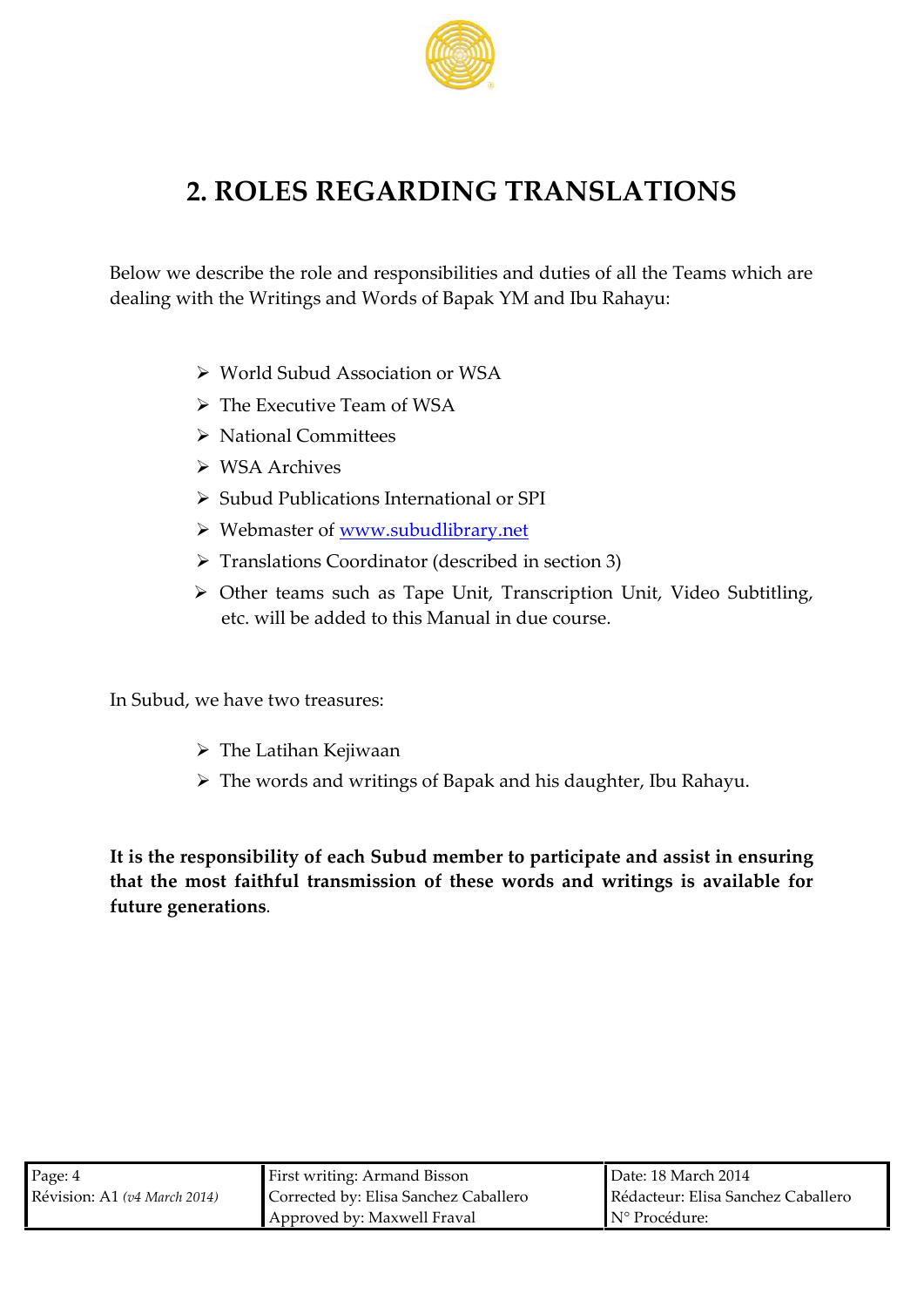

## **2.1 MISSION & RESPONSIBILITIES of the World Subud Association**

- All writings and publications of Bapak Yang Mulia and of his daughter Ibu Rahayu are intended for mankind; however, WSA is the sole legatee and depositary of these legacies. It is WSA's responsibility to prove the legitimacy of its ownership, to be the guardian of the writings and to be responsible for producing on request the proof of its ownership and defend its rights.
- $\triangleright$  It is WSA's responsibility to ensure that the writings and sayings of Bapak and Ibu are the originals, sincere and in accordance with what their authors said and wrote.
- $\triangleright$  WSA is responsible to develop rules and procedures to allow access to the original documents whenever the situation permits it. In the case of a foreseeable deterioration and consequent loss of an original document (letter, publication, tapes, DVD) WSA will be responsible for developing procedures and rules to reproduce a copy equal to the original one giving all the guarantees of faithfulness.
- It is WSA's responsibility to preserve all of Bapak's and Ibu Rahayu's writings and publications, in accordance with their will.
- $\triangleright$  It is part of WSA's responsibility to allow access for copying of Bapak's and Ibu Rahayu's writings. WSA will set the conditions and terms of access to these documents as well as determine the costs. WSA will create the necessary documents of procedure.
- WSA must also encourage the translation of Bapak's and Ibu Rahayu's writings into as many languages as possible. WSA is the warrantor of all authorised translations and approves the nomination of authorized translators and regularly checks their work.

| Page: 5                         | First writing: Armand Bisson          | ∎Date: 18 March 2014               |
|---------------------------------|---------------------------------------|------------------------------------|
| Révision: A1 ( $v4$ March 2014) | Corrected by: Elisa Sanchez Caballero | Rédacteur: Elisa Sanchez Caballero |
|                                 | Approved by: Maxwell Fraval           | $\mathbb{N}^{\circ}$ Procédure:    |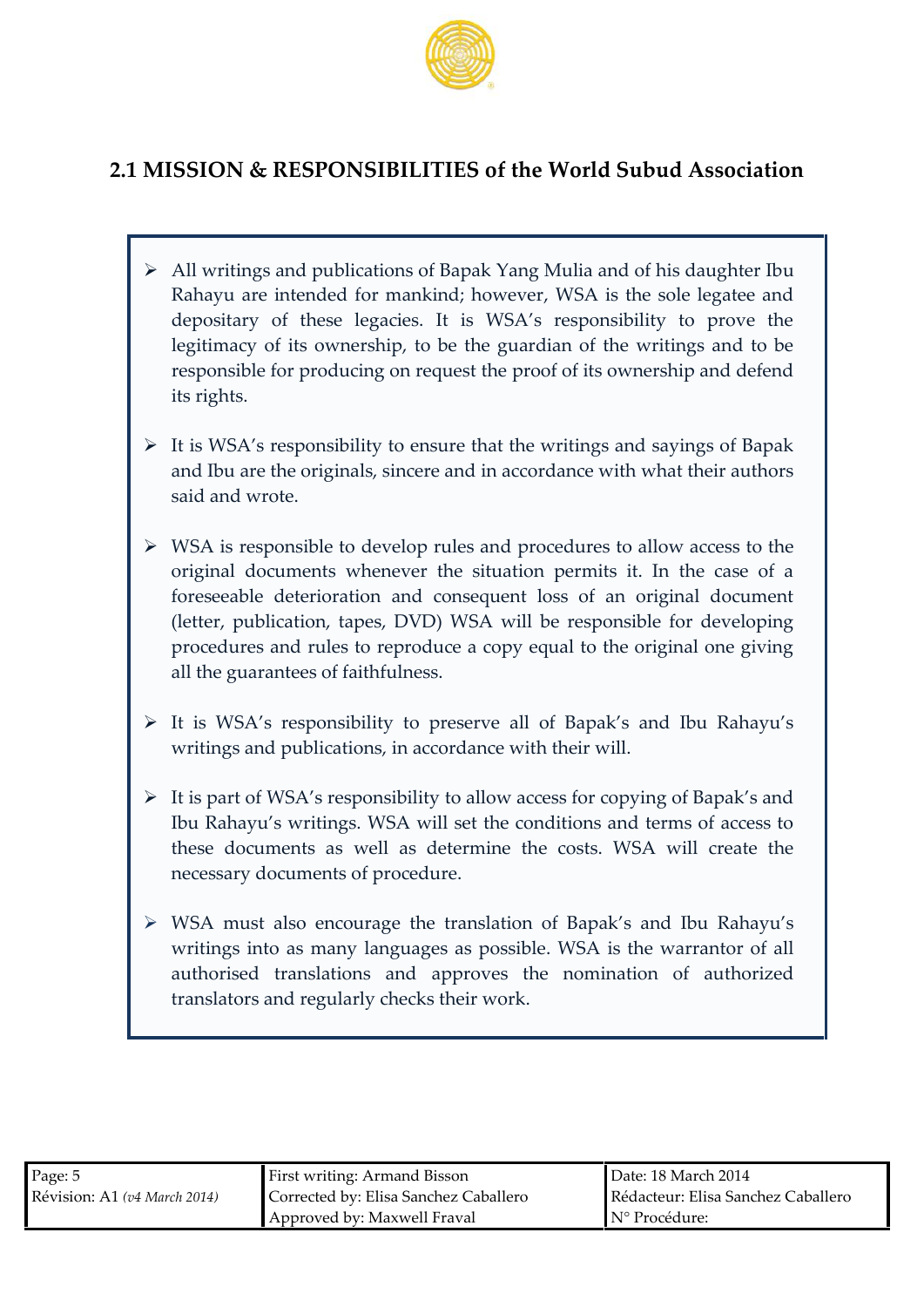### $2.ROL$   $B$  fithe WA  $E$  x ecutive Team (ex ISC)

Therole of WISGE xecutive a mistohelpWSAfulfil the above commitments  $\alpha$  a chieve this the as KV SEA  $x$  e cutive team has incarporated and a ted on s Coordinaator WSA Archives Coor Wiint and SA Archiveshep Ta Preservaldinoin, unit for 20 years by Faitseal centilem in Archives as well the back up centres. Currently those responsible for verifyi Bapak s Talks are Sharif and Tuti Horthy and Raymond Le origial recordings as well as the original transcriptions and producing the final product of  $p$ transcriptions and translations into the official Volumes published by SPI. The WSA Executive team on that instruction the minat translastioannd distribution  $a$  fidB alpua s talks int $E$ li $S$  a a $\delta$  as  $n$ ch  $\epsilon$  z see bellow

Currently the transs anioption al translant ond ins a niot of LEU Rahayu s talks arecoordinated by Jasminar Webb behandut by Raymond and Muti L veified by Ibu herself.

Lastly WSA has incorpown at the wibuldial rearsy and to fficial website.

## ðv

 $2.3R$   $Q$ . Eq. f Natio $Q$ a m mittees

Eachmemb ecountry of WSA is repareNsent india dlbCyom mAifttegore. Annument 5.1"Procedure to approve author is a pto anoused the series guidelines areacknowleddbgye World Congress, it will be the half e C pomb monit be e putthem inptroaticien their conformrtntyheir national,ahanndgtuoagneake sure that thseo ecificataincen scarefully following esidese e i atliture with the choice andfinal approval of thes) tfeat the sharp fraggeries well as apple ving choico of audoit proof read lent is ecase ad Vational Commo ibtee ienigna  $p$  ositionto decide e  $q$ mayask hpe firom the SAE xecutive ansiations Coordinaatord/or SCP of mmittes basuld also toh hast bequality books beinggrinetdisinaccordawnictehthe standWorSdAsThone National Committee should regularlty tontehoeWrSAExecutive team atomotophoe thenupe of the help themup of the must be must translatorop roof reald seats well as the alliks dabiooks translated into

1Some countries, like India, could have several national languages. In thi help India Chair to define the language(s) in case of conflict.

| Pag6                                 | First wrif Ainmand Bisson                              | Dated 8 March 2014 |
|--------------------------------------|--------------------------------------------------------|--------------------|
| Révisi <b>A</b> fil(v4 M a r c2h041) | Correcbe Elisa Sanchez Caball Rédact Eursa Sanchez Cal |                    |
|                                      | ApprovbdMaxwell Fraval                                 | IN° Procédure:     |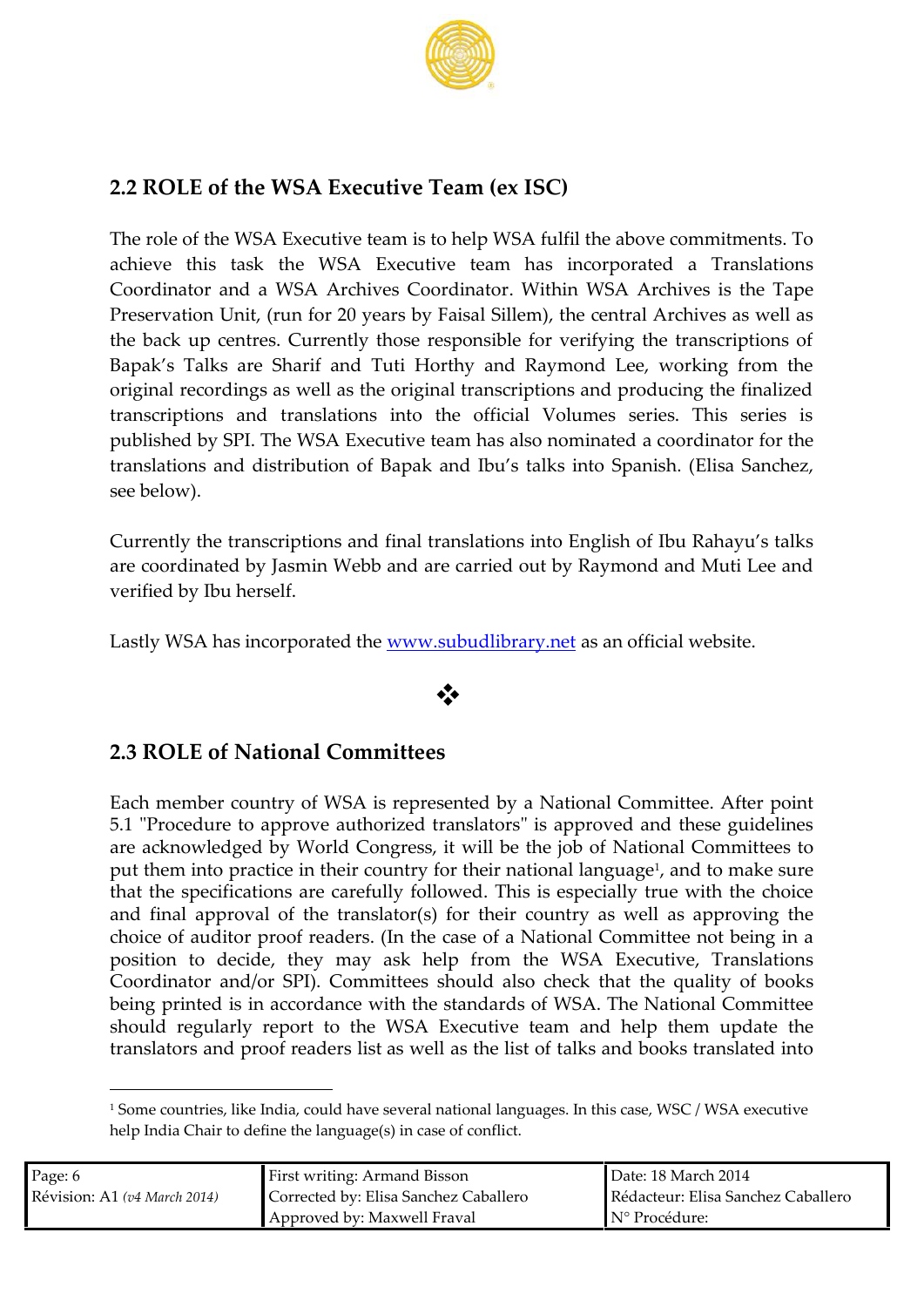their lang (Aaggaeinn, casaeN ational Committee a pisosniotion to decide the may ask help m the SA the Translat Coons rdinator dor SPI).

In addition **e** National Commount to the a copy inedestronicatorm and one printed hard  $b$ opk of the book leat) the trantsol of  $S$  ans Archives.

For languagems non to severmile scoul to has ench, Russian, Spanish, French, Spanish, Spanish,  $\frac{1}{2}$ Arabi etch, eZonal Chair o or rdSunbudCouncil when2 or 3 zones are involved) are in forthe figured the translators and proof readers.

### ðv

### 2.4ROLEofWSA Archives

WSA r&hivess part of the WSSA e Executy. It is their responsibility the official texts to the official translators and faquitathentee that the original Indonesian versions as given by Bapak and Ibu R of the official traonfst& antifonend Tuti Horthy are faait shounds tunning tly original texts.

WSA rethives are the one hand archive all the translations do translators and tho enrith and all the published op minded Bapak and Ibu Rahyutasks, be they in paper format, CD, DVD or any other format.

The most important item is tracing the original Indangsian te disput the future about of the wousts of the texts.

For the others tra MSA  $A$   $\alpha$   $B$   $B$  as to be a trustee of the translate

### ðv

#### 2.5ROLEF Subud Publications Interligiational

SPI has an agreement with Mon8 Aoftfochamin ditenslations into English well as the publication of the  $\overline{b}$  beks of  $\overline{a}$  and  $\overline{b}$  and  $\overline{a}$   $\overline{a}$  and  $\overline{b}$  and  $\overline{a}$ (www.subudb $\phi$  SRPs. na esto coordinates the an officiions into Russian.

| Pagē                               | First wriflingand Bisson                              | Dat: d 8 March 2014 |
|------------------------------------|-------------------------------------------------------|---------------------|
| $R$ évisi $A$ fi(v4 Marc $2$ h041) | Correcbe ∉lisa Sanchez Caball Rédact∉ursa Sanchez Cal |                     |
|                                    | ApprovbdMaxwell Fraval                                | ▌N° Procédure:      |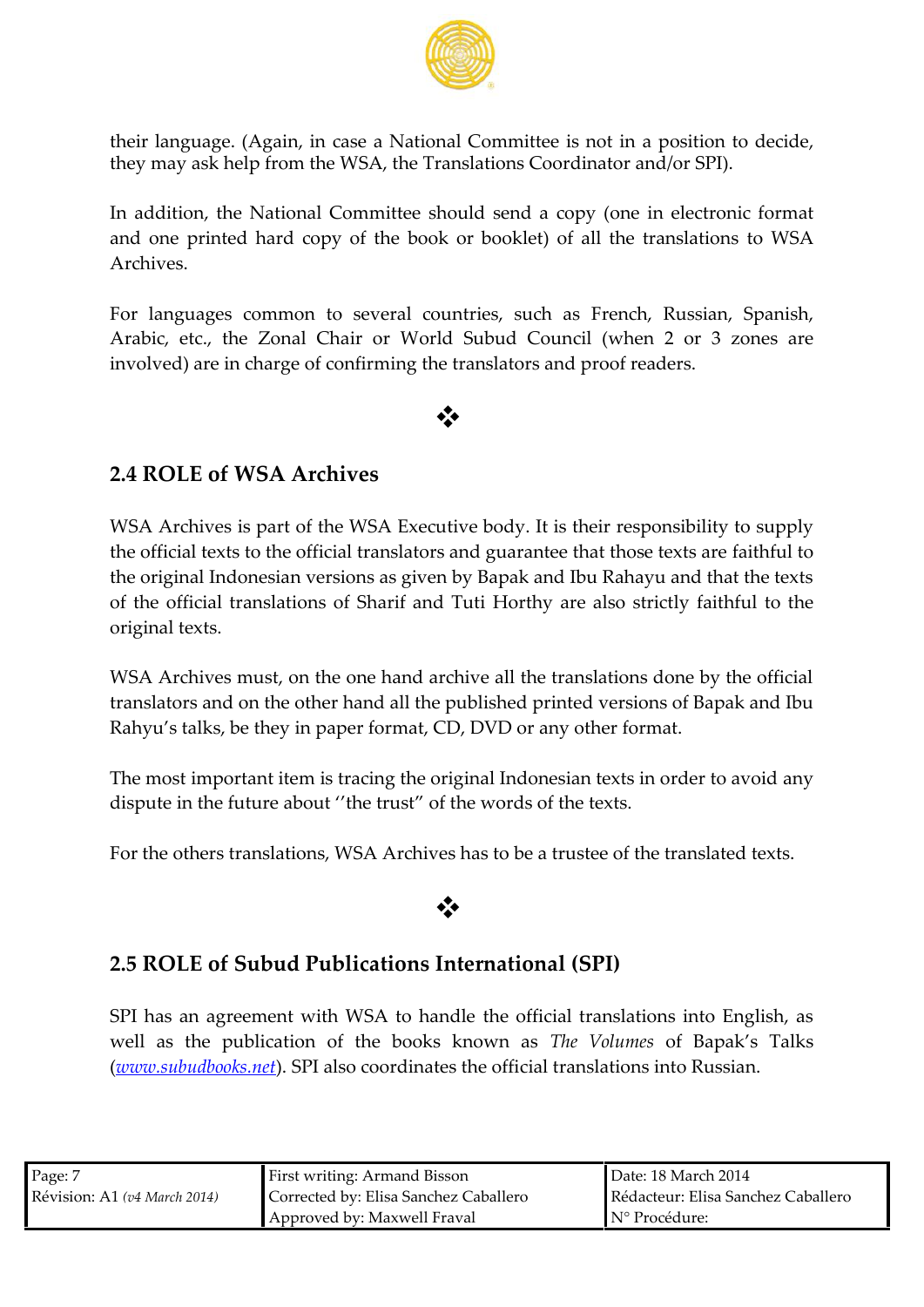It is envisioned that in the future SPI could coordinate all translations, in coordination enation enal wpublications officers or translating team.

In the mea, nittims eestablished that SPI provident heis artweoskons th of the volumese official WSA translation teams, so that all may be recognized by the cover.

Themanagemein tideos and old VBD apak aund also been taken over by in  $\alpha$ gement with WSA and Rtobin Drewe

## ðv

2.6ROLESf thSet[ewww.subudlibra](http://www.subudlibrary.net/)ry.net

The webmaste<u>w wow.tshuebudlibr</u>awroy brsteitsbeesponsfi**obile** pdating the official translations ihan higher avget fout this assitusely are produced

NB: All these recomanhseon daaptoolyn sto BaSpuaskilsa bBoouDookha rmana dhoe other wrsibtiyn Bapak ua Roahl,b(ysuesee cti5o)n

| $P \text{a} \text{g} \text{B}$     | First wrif Ainmand Bisson                              | Dated 8 March 2014                              |
|------------------------------------|--------------------------------------------------------|-------------------------------------------------|
| $R$ évisi $A$ fi(v4 Marc $2$ h041) | Correcbe Elisa Sanchez Caball Rédact Eursa Sanchez Cal |                                                 |
|                                    | ApprovbøMaxwell Fraval                                 | $\blacksquare$ $N^{\circ}$ $\vdash$ Procédure : |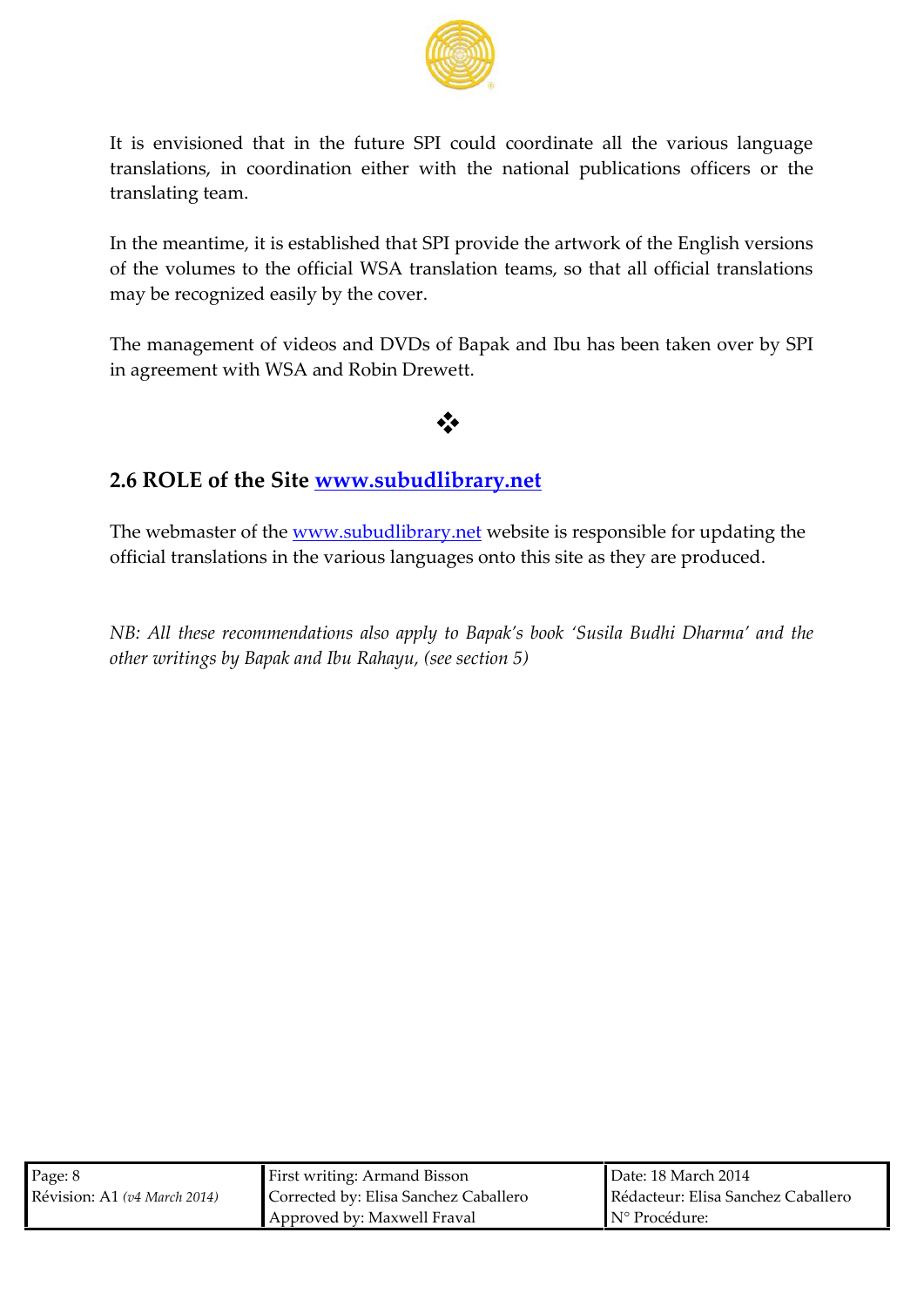

# **3. ROLE of the WSA EXECUTIVE TRANSLATIONS COORDINATOR**

The Translations Coordinator represents the WSA Executive team in so far as the translations are concerned. Accordingly his work and responsibilities are as follows:

- To help the WSA Executive team fulfil the WSA's mission regarding translations.
- To propose any necessary suggestions to help the WSA Executive carry out and fulfil the WSA's obligations.
- To report to and answer to the WSA Executive.
- $\triangleright$  To put into place, in the best manner possible and to the satisfaction of each member country, every request that the WSA Executive has regarding translations.
- $\triangleright$  To help and counsel each National Committee concerning the subject of translations and all the problems that can appear.
- $\triangleright$  To help and counsel the translators and proof readers.
- $\triangleright$  To regularly update the data base (excel sheet) of translators and proof readers, as well as the data on works translated.
- To cooperate with the WSA Archives, the Subud library website, SPI and the transcribers.
- $\triangleright$  Update this manual when necessary.

.

| Page: 9                      | <b>First writing: Armand Bisson</b>   | Date: 18 March 2014                |
|------------------------------|---------------------------------------|------------------------------------|
| Révision: A1 (v4 March 2014) | Corrected by: Elisa Sanchez Caballero | Rédacteur: Elisa Sanchez Caballero |
|                              | Approved by: Maxwell Fraval           | $\mathbb{N}^{\circ}$ Procédure:    |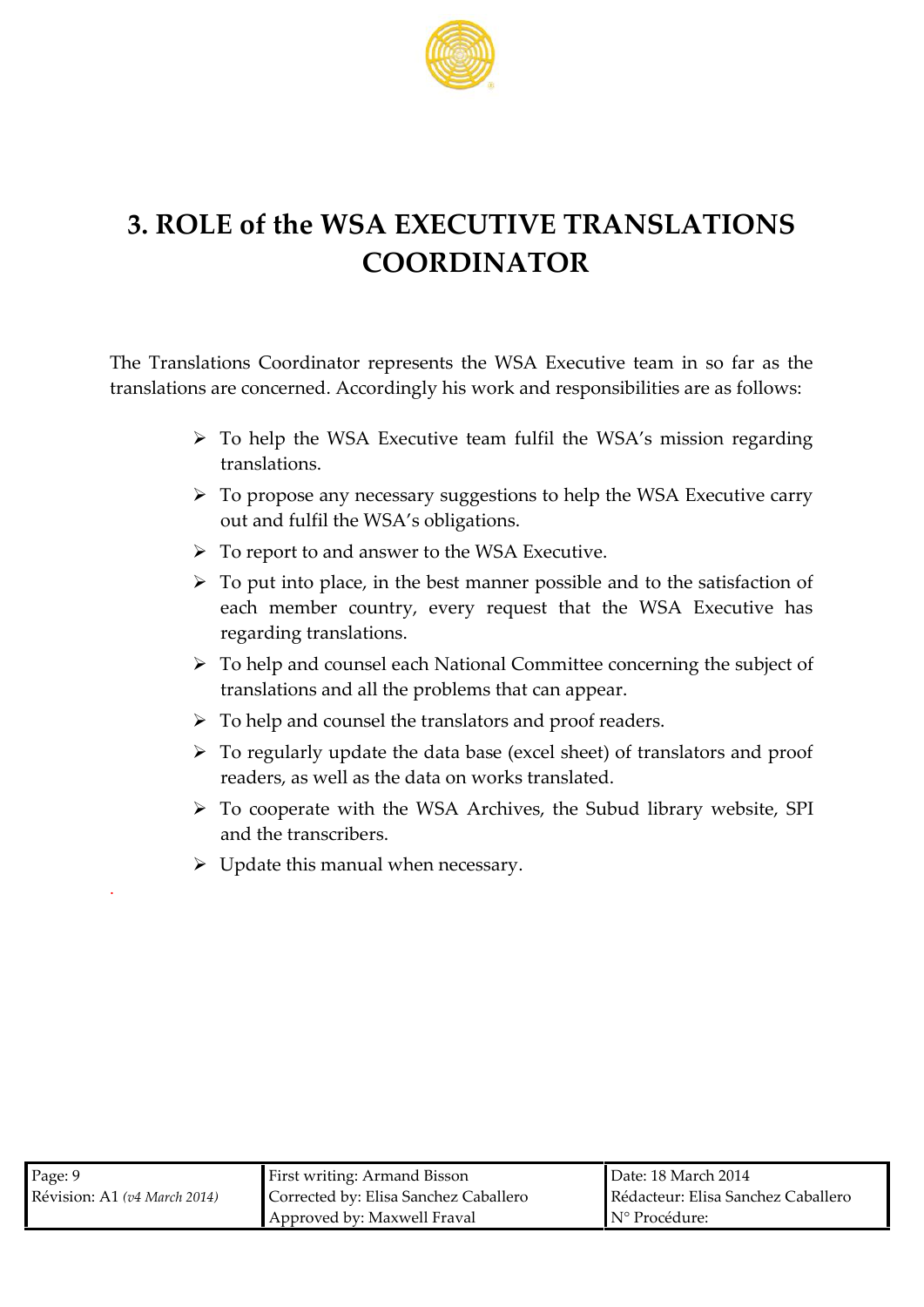# 4.SHARIF and TUTI HOOR THY **TRANSLATIONPERIENCES**

Sharif  $\overline{a}$  nd Horthy have warbiotuetnt be aprefiences in translating Bapa talks. The senece pse caen serve as very valuable agnusilohed when see s for a highly recommend reading them as they can help in the proce

You maeyad abtohuet experi[enc](http://www.subud.org/dyn/file/media_programs/publ_translations/TranslationsNotes-SharifTuti_110101.pdf)es

| Pag <b>é</b> 0                   | First wriflingand Bisson                              | $D$ at:ed 8 March 2014 |  |
|----------------------------------|-------------------------------------------------------|------------------------|--|
| Révisi <b>A</b> nh(v4 Marc2h041) | Correcbe Elisa Sanchez Caball Rédacteursa Sanchez Cal |                        |  |
|                                  | ApprovbdMaxwell Fraval                                | N° Procédure:          |  |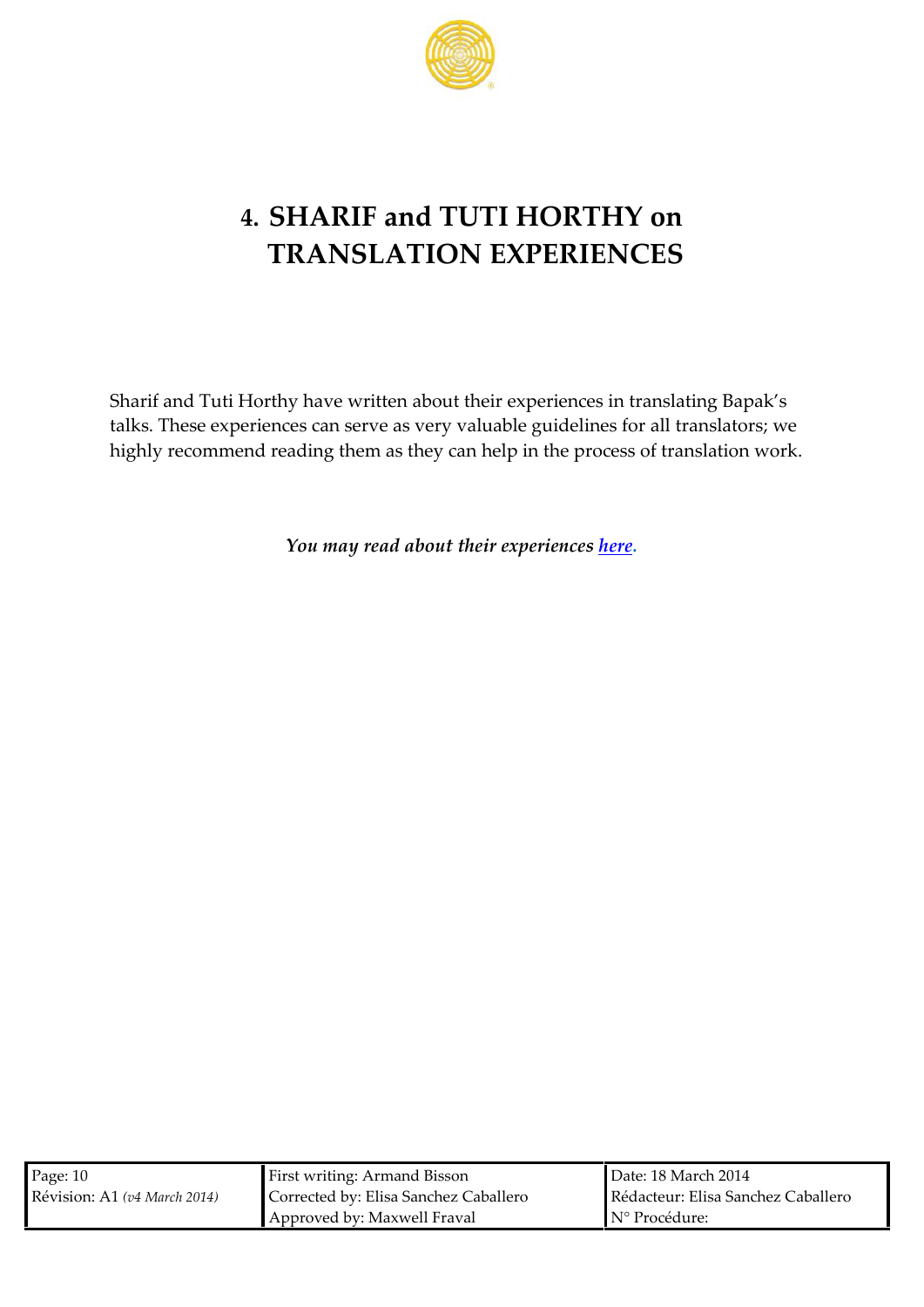

# **5. OFFICIAL TRANSLATORS and TRANSLATIONS**

*Preamble: The responsibility of choice of translators and proof readers lies with the National Committees of the country or countries concerned. Still in the case of clear problems or contested translations, the World Subud Council (WSC), reserves the right to not recognize or continue to recognize as official, certain translations or certain translators. Of course this would only happen after having researched the dysfunction thoroughly and having listened to all parties concerned. The aim is to be able to reassure the WSA that the quality of the translations worldwide is as faithful as possible.*

## **5.1 Procedure to Approve Authorized Translators:**

All translators must be officially recognized by the World Subud Association in agreement with those responsible for translation and distribution. This official recognition will be granted once the translation work has been evaluated by a team established by the Executive WSA and National Committees that will verify:

A. The translator was chosen in a way approved by the concerned countries.

B. The translator has proofreaders.

C. The translators will transfer the copyright of their translations to the World Subud Association.

D. The translations follow the guidelines of this Manual.

This team should most definitely be made up of people of expertise with an absolute clarity of purpose.

## **5.2 General Recommendations:**

The translator must have the willingness to do this work in his/her free time (unless otherwise specified) and must commit to working in a diligent manner. He/she must have good skills in English and/or Indonesian and preferably be translating into his/her mother tongue.

Translation and distribution teams should always remember that they are translating and distributing a `Received' text and so they should try and prepare themselves inwardly and outwardly for this work. Harmony within the team is imperative.

Translation teams should accept to test their aptitude and attitude regarding these translations every now and then.

| Page: 11                     | First writing: Armand Bisson          | Date: 18 March 2014                |
|------------------------------|---------------------------------------|------------------------------------|
| Révision: A1 (v4 March 2014) | Corrected by: Elisa Sanchez Caballero | Rédacteur: Elisa Sanchez Caballero |
|                              | Approved by: Maxwell Fraval           | N° Procédure:                      |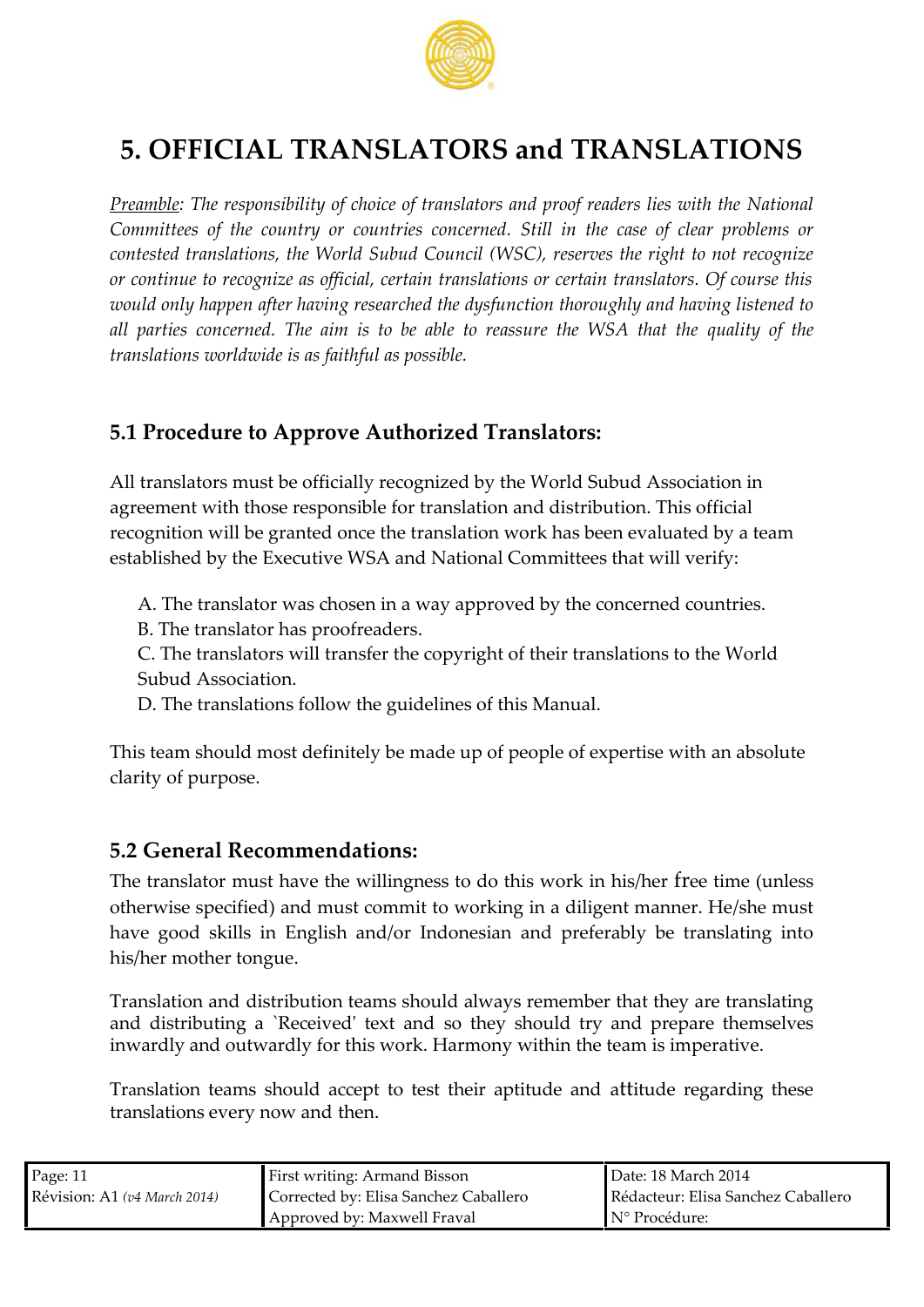When you trafm shatene language to another, the structure of very differseonnhe wordst elos isoto in one lahneg gaagen mar is more or le easy or complex cam.d So it was usual in the past to say: Trad To translate is in a law a cupertain to where  $t$  (and  $s$  little aspossible) due to thes above difficulties. And the courigulation estant has already been inevitablugtrad in the English translation, however good. Thi that must be accepted along with the trust that we do our best.

Translators should try and keep as neutral a translation in possible, especially when trangualeng into a intavarious countri France and Canaal al, CS colomina, Portugal and Brazil)

Translators must also accept that their translations can and skilled members, proceed fedeladdenes ck'eors'audito asnd ath they are willing to mha knegefsne cessary, especially as regarding the abo

Each translator should be presented and details given to the Translations redinator, after having been chosen Nextrionatified) Committee

[Translators](http://www.subud.org/dyn/file/media_programs/publ_translations/TranslatorCard.xlsx) Card

5. **Jexts a**Onfolicial Lists

For Bapak sthat esare two texts of reference and all official t use ome her of these texts or both:

ðØTheevised and approved Indonesian Texts ðØThe ofaficrievised English translations.

Officiaa mst ations and e done exclusively from the official revist translations uspplied SIPY dan/orWSA ExecuTtranessbars must verify that they are translating from  $\alpha$  is note do form  $\alpha$  and  $\alpha$  reviewed and the case of the case of the case, the case, the case, the case, the case, the case, the case, the case, the case, the case, the case, the case, the translator ancuks ntowled homet this pisouaisional of infiniculation. Officiaal nst ha tio on as na ls bedone from ne origliniolonenstige xt. Translators may get the Official Indonestion We  $x \cdot x + y \cdot x + z$  Archives.

For the translation of Ibu Rahayu s talks only the English t Raymond and Muti Lee (as well as  $I$ b $\overline{u}$  hhere the  $\overline{u}$  at  $\overline{u}$  at  $\overline{u}$  at  $\overline{u}$  at  $\overline{u}$  at  $\overline{u}$  at  $\overline{u}$  at  $\overline{u}$  at  $\overline{u}$  at  $\overline{u}$  at  $\overline{u}$  at  $\overline{u}$  at  $\overline{u}$  at  $\overline{u}$ 

| $P \text{a q} \oplus 2$             | <b>First wriflingand Bisson</b>                        | Dat: d 8 March 2014            |
|-------------------------------------|--------------------------------------------------------|--------------------------------|
| Révisi <b>A</b> fi(v4 M a r c2h041) | Correcbe Elisa Sanchez Caball Rédact Eursa Sanchez Cal |                                |
|                                     | ApprovbdMaxwell Fraval                                 | $\mathsf{IN}^\circ$ Procédure: |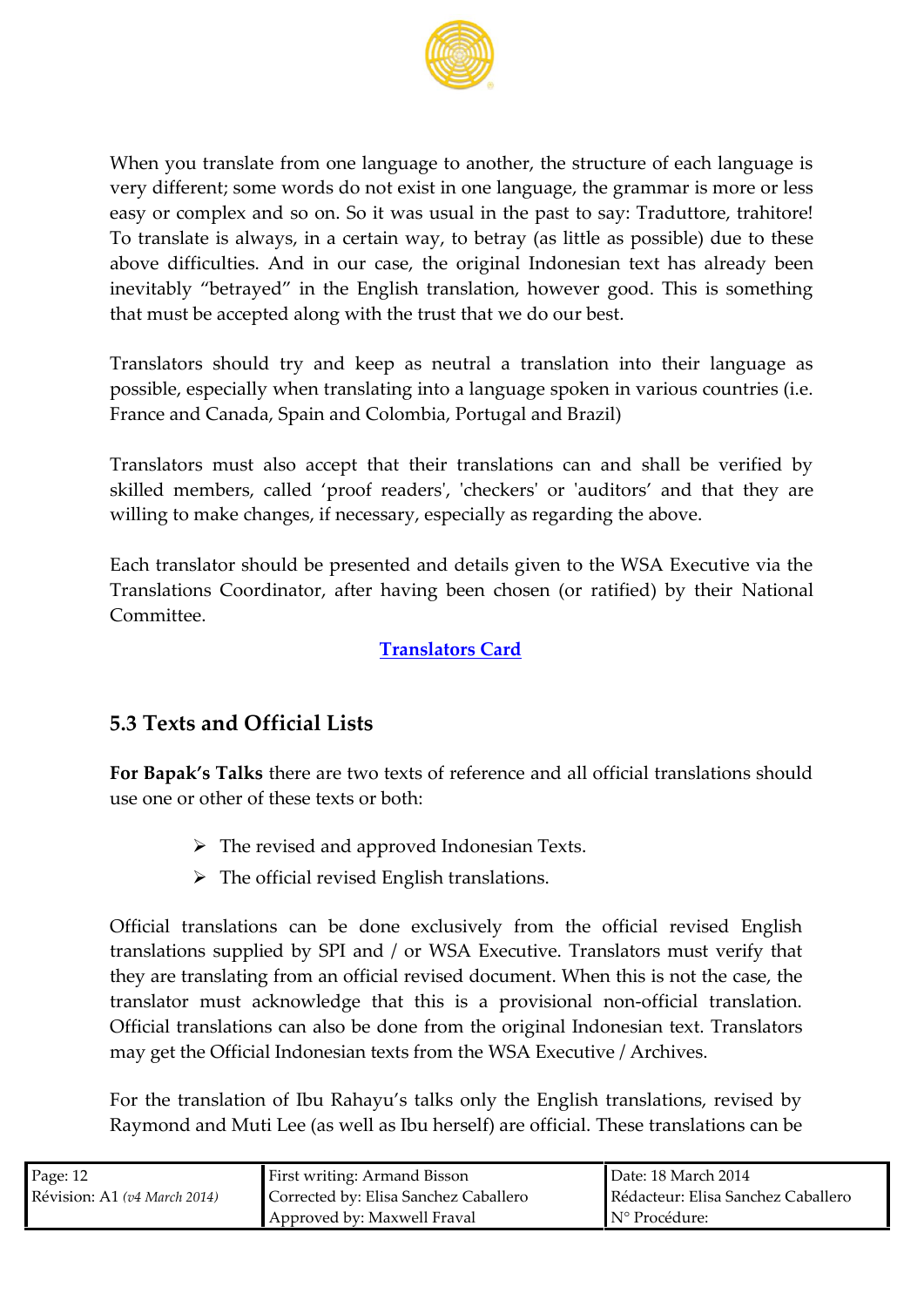recognized boylltchweinNga: me of talk, date of talk, recording reference  $m$ ention  $n$ or example:

Final Translation by Raymond Lee

Copyight X2X0W orld Subuson  $A$  at idnc All rights reserved.

TheOfficial List of Bapaik sontheralk RDF sheet provided by the ExecutiTy rea/ n slatCoonos d to a [Click he](http://www.subud.org/dyn/file/media_programs/publ_translations/Bapak%5C%27sTalks_2011List.pdf)arns e section

Indonesian texts also existant that the ranu oble to the WSA Executive and the distribution of the the the the Archives.

TheOfficial Listhe talks of Reahoahyhue PDpFFovided thogWSA  $E \times e$  cutive  $n$  slat $C$ comos dino  $aC($ lick h $)$ eorresesection

#### Other official texts by Bapak and Ibu Rahayu

Official Indonesian texts and official English translations obtained from the WiSA  $\mathbf{Ex}\cdot\mathbf{eb}\cdot\mathbf{a}$ WcShAves. It is obligatoay to mer the beginning or the end of a translation the precise origin which the translation was done. It is obligatory for proof translators work. This procedure should be insplaBapsook all th and bu s Talks

#### Bapaksand IbRuahaysu letters

When available ame applies as above

#### Books by Subud members

One must ask the author s authorization to translate and to p Certain authors have given the coptoright of the Seultrum orks Association. In this case the translators must apply to the W translate and or publish the  $\mathbf w$  or  $\mathbf x$  in question  $\mathbf w$  SA Executive or TranslatCoons rdinator is made aware of this eithiesy usphoballendake s onto the  $\mathsf{g}\mathsf{ke}\mathsf{et}/\mathsf{data}$  base. www.ubudlibracy

Only translations as by Subuduation or and by the Whose added tothis site.

| Page 3                           | <b>First wriflingand Bisson</b>                       | $\blacksquare$ Dat: $\blacksquare$ 8 March 2014                                                                                                                                                                                                                                                                                                                                                                                                                                            |
|----------------------------------|-------------------------------------------------------|--------------------------------------------------------------------------------------------------------------------------------------------------------------------------------------------------------------------------------------------------------------------------------------------------------------------------------------------------------------------------------------------------------------------------------------------------------------------------------------------|
| Révisi <b>A</b> nf(v4 Marc2h041) | Correcbe Elisa Sanchez Caball Rédacteursa Sanchez Cal |                                                                                                                                                                                                                                                                                                                                                                                                                                                                                            |
|                                  | ApprovbdMaxwell Fraval                                | $\blacksquare$ $\blacksquare$ $\blacksquare$ $\blacksquare$ $\blacksquare$ $\blacksquare$ $\blacksquare$ $\blacksquare$ $\blacksquare$ $\blacksquare$ $\blacksquare$ $\blacksquare$ $\blacksquare$ $\blacksquare$ $\blacksquare$ $\blacksquare$ $\blacksquare$ $\blacksquare$ $\blacksquare$ $\blacksquare$ $\blacksquare$ $\blacksquare$ $\blacksquare$ $\blacksquare$ $\blacksquare$ $\blacksquare$ $\blacksquare$ $\blacksquare$ $\blacksquare$ $\blacksquare$ $\blacksquare$ $\blacks$ |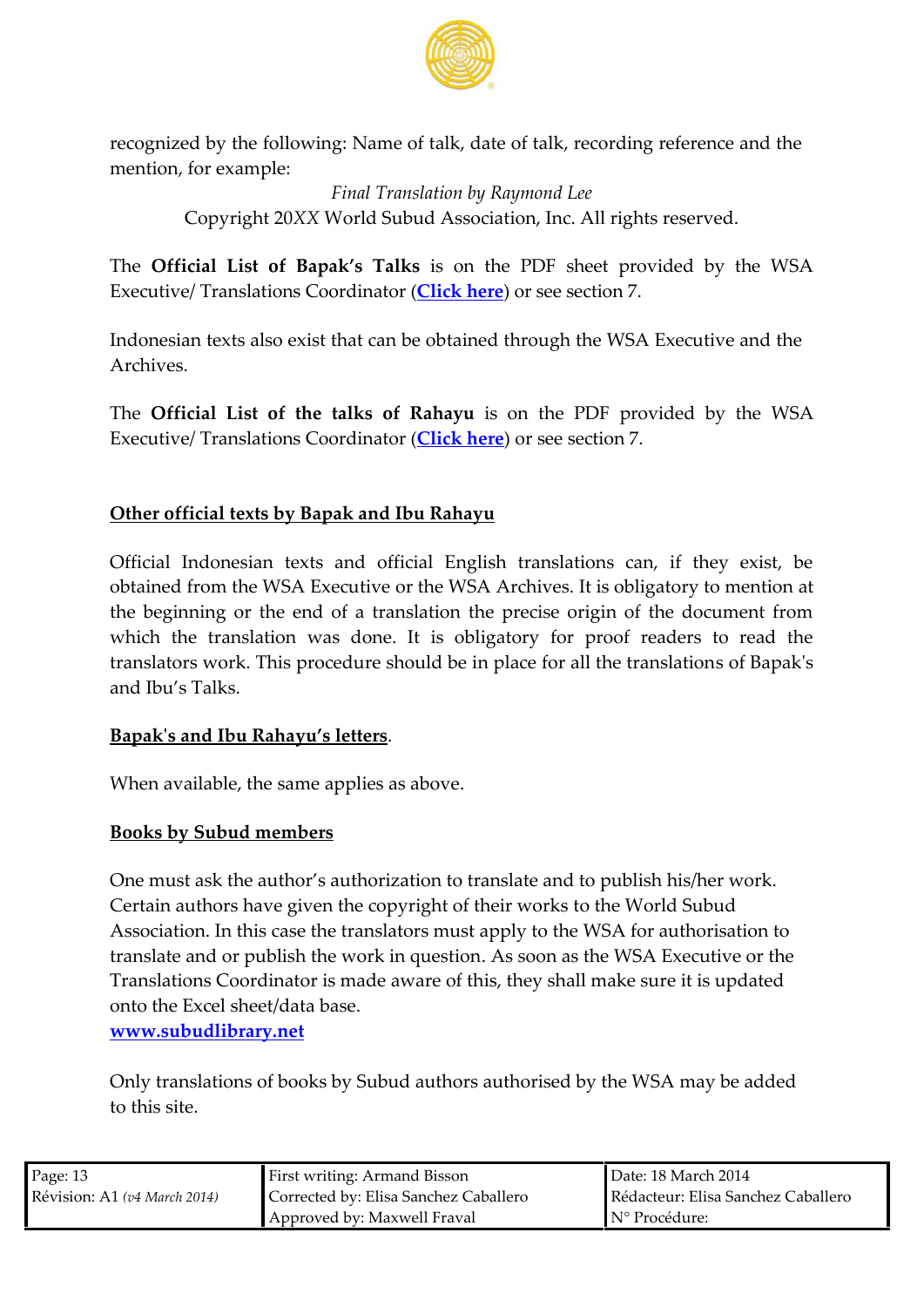## 6.COPYRIG<sup>H</sup>TCPUBLISHING GUIDELINES

Preamble

The World Subud Association only owner of the copyright of Bapak s written works (other than his biography) as well as I

To read Ibu s letter confirming this addounk Benempela koss whoruitiongs writing bick here

This ownership is a legacy lfior ithe diminanition e and thus the urgency in the state of  $\alpha$  $m$  a ke sure witch aptroduce the best official of transcription responses a tions to refer to.

Copyright laws concerning translated works vary from cour principal established and atghreated here transfer in the transfer in the transf copyright of their translations to the W.dW BdA Shuabsu dthAesssuppipatrito of various legal advisors concerning these aspects.

To read the translatodics wareer

The people responsible for distrreibnuetmidomershi**basied vie e** Circles Symbowas also received by Bapak and is not simply a c Consequently they accephetoreress menetanded procedure, for printing and  $\alpha$ publishing and utist of thestendatal are our heritage for humanity.

## ðv

### 6.1 T $\mathbf{\mathcal{R}}$  **Reminder**

- ðØ Only t**o**. EficiFanlglishnstations proviSdReld abnyd the Indonesian texts supplied by WSA Extentule and the are official.
- ðØ All other texts are to be considered provisional

ðØ For I Ruahayu asks seeti 5. n

| Page44                           | First wrif <b>Ningand Bisson</b>                      | Dated 8 March 2014 |
|----------------------------------|-------------------------------------------------------|--------------------|
| Révisi <b>A</b> nf(v4 Marc2h041) | Correcbe Elisa Sanchez Caball Rédacteursa Sanchez Cal |                    |
|                                  | ApprovbdMaxwell Fraval                                | ▌N° Procédure:     |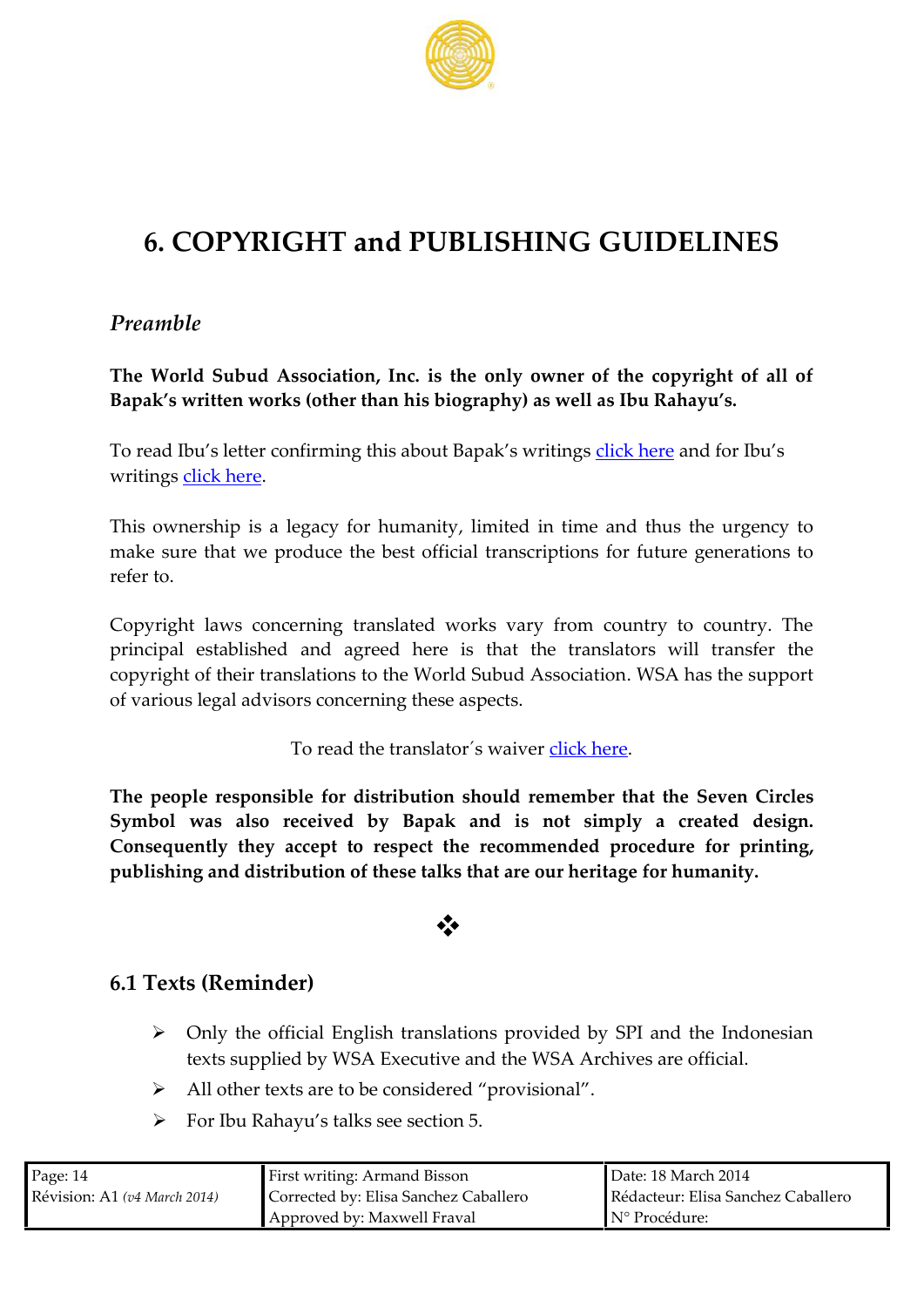

## $\Phi$  and the set of the set of  $\Phi$

### **6.2 Reference Code for the Talks**

All the talks, whether gi**v**en by Bapak or Ibu Rahayu, are numbered in the following manner:

### YY ABC X

YY = Year in which the talk was given, i.e.: 69

ABC = Town in which the talk was given, i.e.: PAR for Paris, LON for London, etc.

 $X =$  the chronological order if various talks were given in the same year and same town.

For example: 69 LON  $15 = 15<sup>th</sup>$  talk given in London in 1969.

*It is extremely important that each talk be referenced in this manner, whether the talk is printed in full or simply part of it or an extract. One must remember, if necessary, to note Bapak or Ibu Rahayu.*

## $\Phi$  and the set of the set of  $\Phi$

### **6.3 Mandatory Identification For the Talks**

All Talks must be indentified in the following manner:

### **MALANG**

### **Indonesia 22 May 1964 Opening talk given at the Third Indonesian National Congress Recording: 64 MLG 1**

This information must appear at the top of the first page of each talk.

At the end of each talk give the name of the translator mentioning whether he/she is a translator recognized by WSA. This covers the publication online and in newsletters of individual talks, even a quotation.

In the case of a book, it is enough to name translators and proof readers, checkers, etc…once on the first pages.

| Page: $15$                   | First writing: Armand Bisson          | Date: 18 March 2014                |
|------------------------------|---------------------------------------|------------------------------------|
| Révision: A1 (v4 March 2014) | Corrected by: Elisa Sanchez Caballero | Rédacteur: Elisa Sanchez Caballero |
|                              | Approved by: Maxwell Fraval           | $\mathbb{N}^{\circ}$ Procédure:    |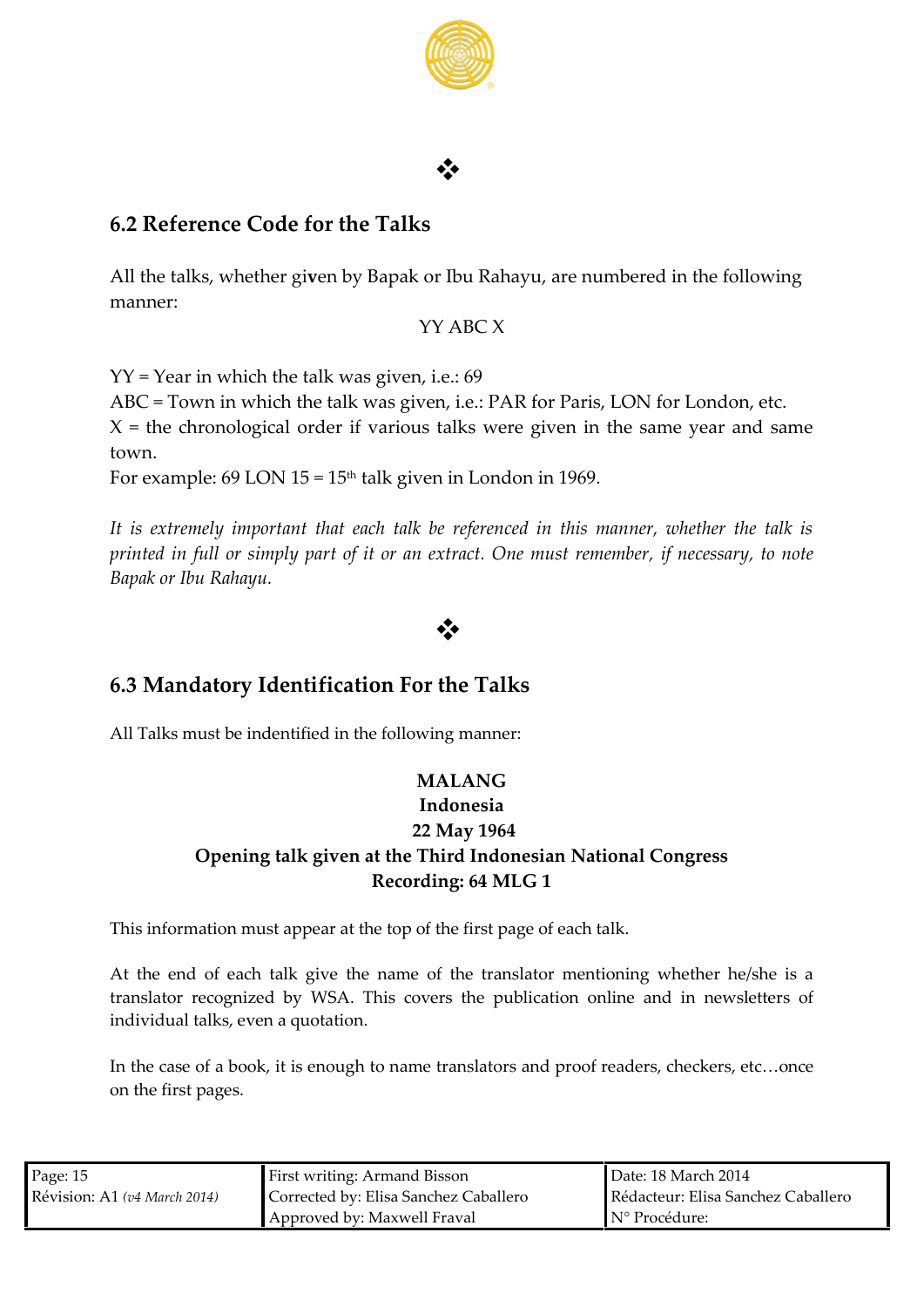It is also necessary to give the origin of the text translated:

Translatio XXXXXXXX, thorised WSA translator From the English translation by Sharif .and Tuti Horthy

If the translator is not an authorized WSA translandpe, a the ment

Nonofficial translax XoXnXXXXX, From the  $E \nrightarrow F$  first hand and  $\delta$  of  $F$   $V \circ N$   $Y$ )

If the original text is a provisional translation this should also

Nonofficial translation by XXXXXXX, From a provisional translation by &..

### ðv

6.4Use of SuhbeudSymbol

TheSubusdymbol known Stevelme Circles is Symmlogilistered mark of the Subusdymbol known Stevelme Circles is Symmlogilous mark of t WSA. situse is strictly, reaesgutheet egdraphic design

Guidelineson the Use and Design of the Subud Sym

Subud symeolroealvail[able](http://www.subud.org/start.php?mcat=5&scat=31) entere is an example:

Nothing should appear above the  $\mathsf{eS}\mathsf{\Theta}$ bme rsky should appear at least  $\mathsf{eS}\mathsf{\Theta}$ once by the symbol and once by the name Subud, if it is used

Ideally the symbol should be gold or yellow arioantiandeneups tb buee. submitted to the WSA Executive for approval

### ðv

| Page6                            | First wriflingand Bisson                               | Dated 8 March 2014 |
|----------------------------------|--------------------------------------------------------|--------------------|
| Révisi <b>A</b> nf(v4 Marc2h041) | Correcbe ∉lisa Sanchez Caball Rédact Eursa Sanchez Cal |                    |
|                                  | ApprovbdMaxwell Fraval                                 | IN° Procédure:     |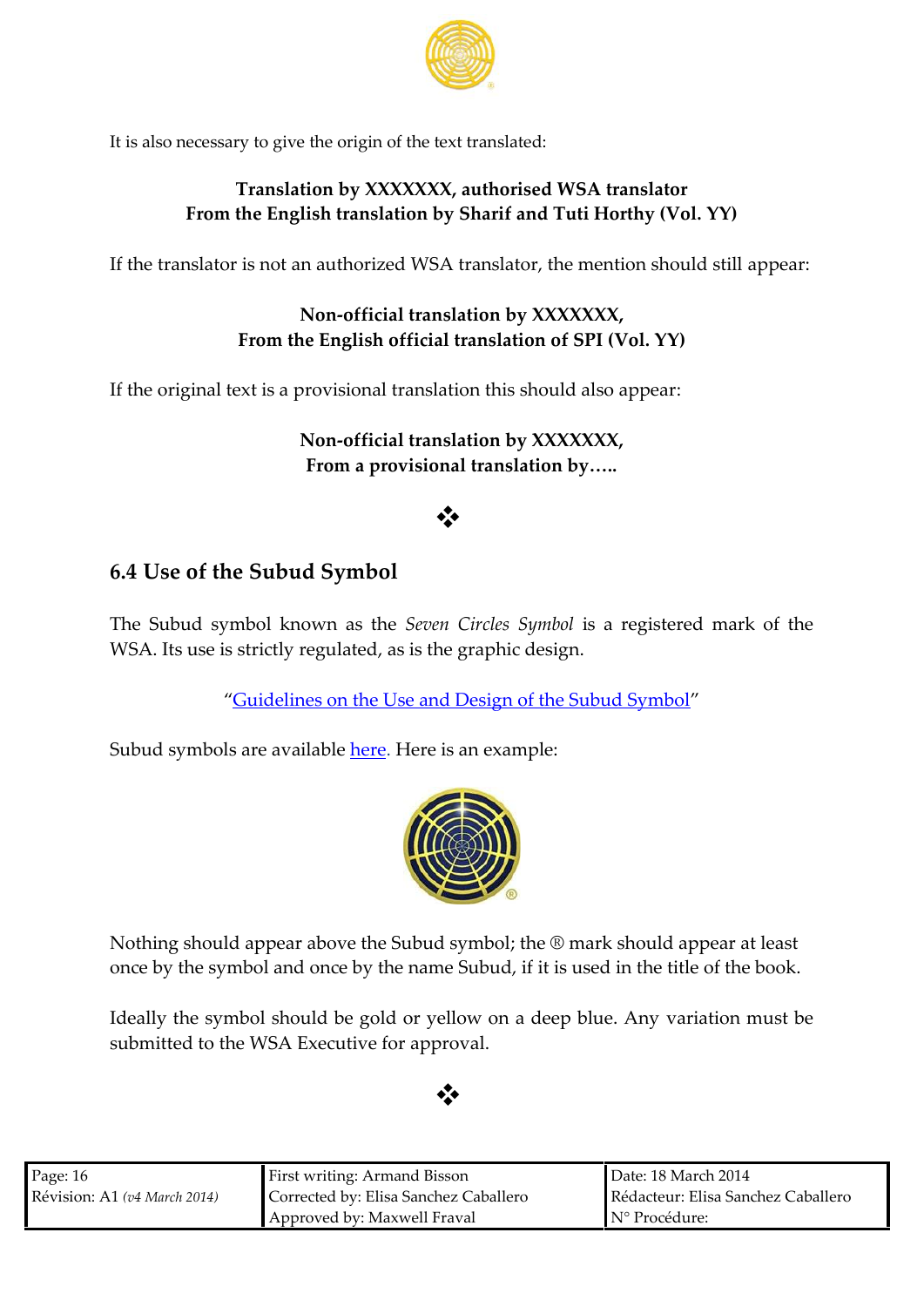### 6.5Publishing Daia dribution

Recommendations of woer tot fe poublished and of Cosand DVD jackets heetc. talks awnrdting of Bapak and Ibu Rahayu:

Ideally it has beenat detored technistic the official translations of the of of Bapak s talks, should all have the u**se** on boy co<sup>r</sup> whit and the owned by cannot be a not be a n beginned by easily recognizable.

Whenever the Subud seven circles symbol is uswerd tionnystheef oBoavpearks of or Ibu, ideally it sahro a bod yaept boew/gold on deep blue.

Other covers can be used, though the recommendation is to use symbol in black or blue, or shades of blue with the ist the orisin yellow like red or green atmed nmhy sotlacely are to flow a bookded ver backgrounds

The important thing is to allow the shide use of the Subund tsoymbol integrate the copyright and registration mentions and symbols, are requirements. The guidelines called element of the Memorandum of the Memorandum of the Memorandum of the Memor [www.subud](http://www.subud.org/)werbg eidn the Copyright and Trademarks page under Me

In case of doubt or need for help you can contable the dendum notal Executive Team . for contact information .

It is good to have the original Indonesian text opposite the transl for Bapak s talks. But this recommendation is not an obligation English Volumes that mas veated be bene trand Tuti and which can be considered as the Froerfelbeanssetalks the Indonesian text is not necess

For Bapak s Shussoilla Budhi D the emparesence of obsiod that he davanese (at the beginning) and the alm dext opposite the translated text are obligator

When existing and Publishing and Distribution Team will regul Executive TW SS And I at i $\omega$  on stratina (see addendrum dontact in) for finitation following:

- ðü Which TalBso ooks arregbreublished and in what format
- ðü What network is being used to distribute the talks and book
- ðü Which countries their disstibution cover
- ðü Every yseuabrmit basic ssatles kaendaluation

In case of a proper boogk mioardmeaptubbooelishers for all Susbhood lookows should be being a should be shown as  $\ln s$ SP<sub>their</sub> logo should appear on the book with the mention:

| $Paq$ $47$                       | First wriflingand Bisson                               | Dat: 48 March 2014                    |
|----------------------------------|--------------------------------------------------------|---------------------------------------|
| Révisi <b>A</b> nf(v4 Marc2h041) | Correcbe Elisa Sanchez Caball Rédact Eursa Sanchez Cal |                                       |
|                                  | ApprovbdMaxwell Fraval                                 | $\blacksquare$ $N^{\circ}$ Procédure: |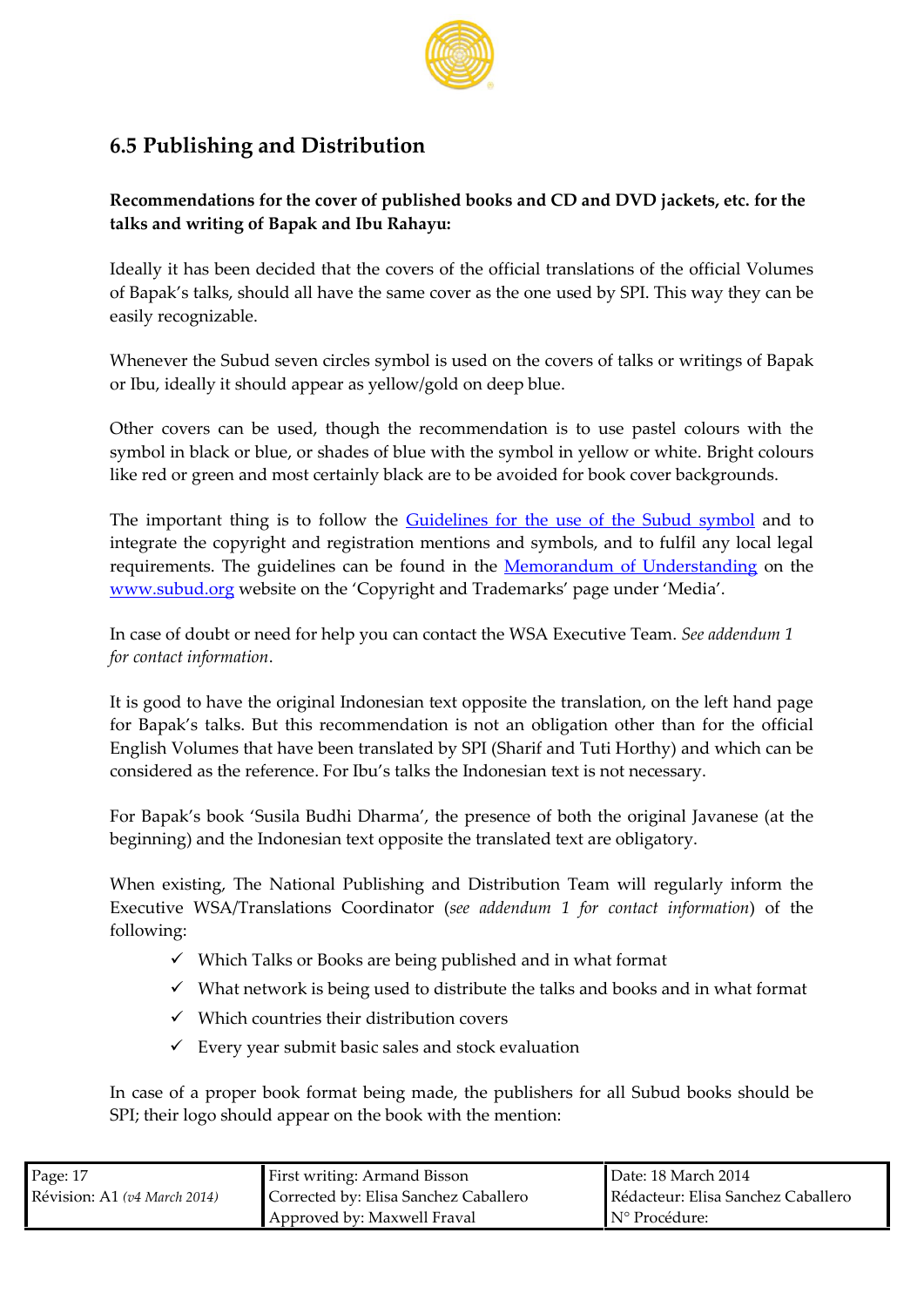### Published by Subud Publications International Loudwater Farm, Loudwater Lane Rickmansworth, He4rHtsG WD3 United Kingdom

SPI should beetecob nvtiane Exheecutive TM SSA slatCoonosrdinabteo fre hand so that they are aware of the proposed printing and can check layout etc. the print SePs should receive a copy of all books for which they are archives.

All distribution or publishing of the works of Bapak and Ibu R following legal mentions:

- ðü Copyright © (year) World Subuld CANs snoignikaastsion ned.
- ðü The translator s name as well as whethesricinals taranosflfation or
- ðü The Talks in this obno olhkis (orrec*lo*vriodieno**g**)r,The following talk was given for people practicing the spirittuhanes under cliate in kanown Fiorals. those not practicing this exercise, reading the followi recommended as they could be misunderstood. For more contact the World Subud [Associatio](mailto:wsa@subud.org)n and

 $E$  achN ation paul blica*t*d bentribution and/or transminations utpenzalmy W1SAAe  $Execut$ Awechives e $\epsilon$  adden for uncontact in for the archival inco CoD estormation  $x$ and a hard of organical translations.

For book formats, SPI should receive a copy of all **PD** for and cove so that a workable copwaisable aves the future.

ðv

### 6.6Quotations

As for the full texts, it is obligatory to supply the exact talk or wr quotation of Bapak or Ibu s has been taken. If the quotation has b official triantshiatmte on provisional translation should appear.

| $P \text{a} \mathfrak{a} \oplus 8$ | First wriflingand Bisson                              | Dat: d 8 March 2014 |
|------------------------------------|-------------------------------------------------------|---------------------|
| $R$ évisi $A$ fi(v4 Marc $2$ h041) | Correcbe Elisa Sanchez Caball Rédact∉ursa Sanchez Cal |                     |
|                                    | ApprovbdMaxwell Fraval                                | ▌N° Procédure:      |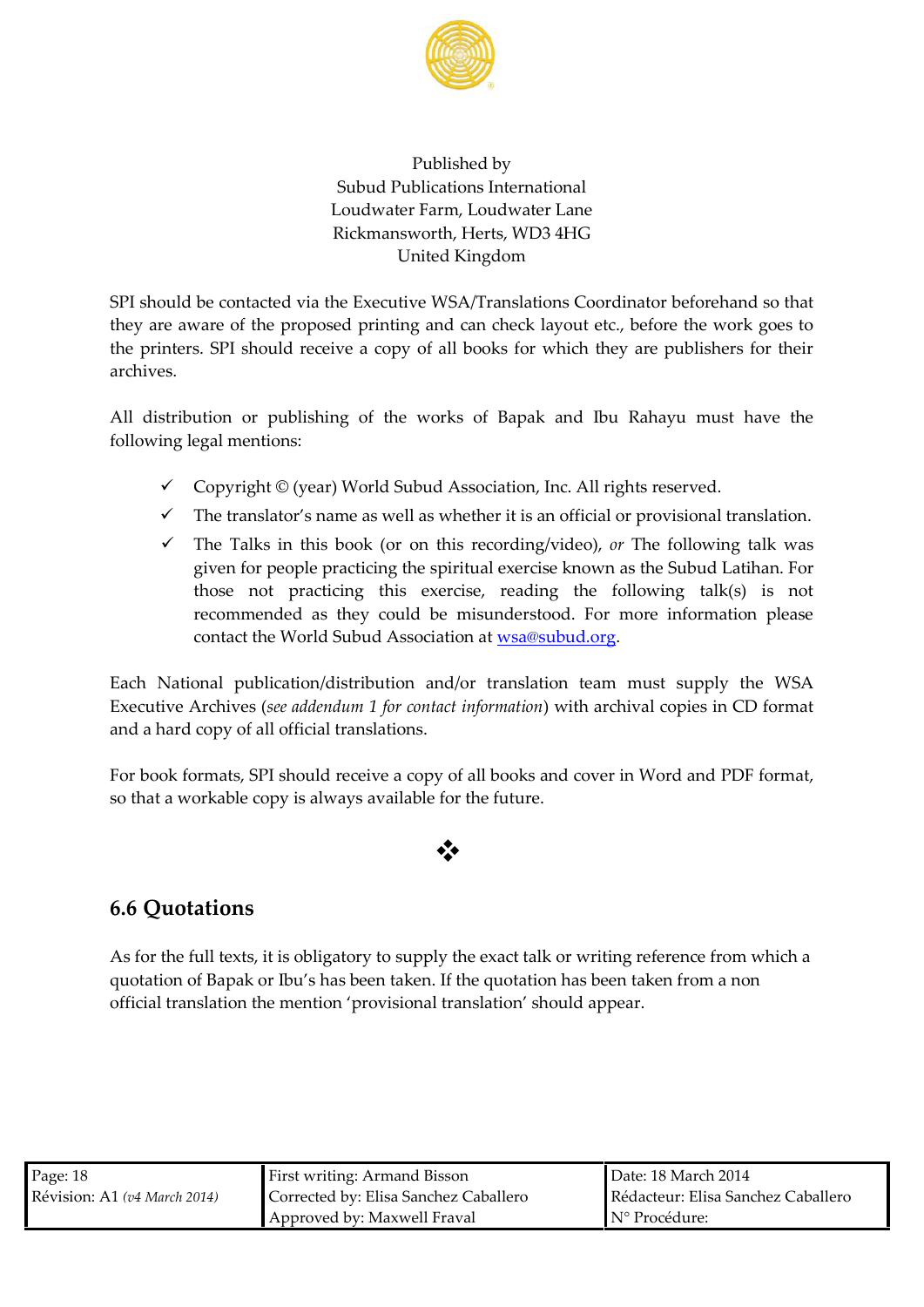# 7.EXCEL SPREADSHEETS of TRANSLATORS and TRANSLATIONS

The  $\pm$  x cofilog ive tshe list of official translation obe-mathiolia dpdorsets ses, the official list of Bapak s talks, Rhada apyrulical and into the official libust languages they are translated and prinnteedes sed callistad of i Sion buthenders membebsoks and into which languages they areantdamsolated an

If any error or change in thessefosdupmpelærealssheetsheetsmidlormattion h theTranslatCoongridinator

You may find the **hEexceel** file

| Paq@9                                | <b>First wriflingand Bisson</b>                        | Dat: d 8 March 2014 |
|--------------------------------------|--------------------------------------------------------|---------------------|
| $R$ évisi $A$ fi( $4$ Marc $2$ n041) | Correcbe ∉lisa Sanchez Caball Rédact Eursa Sanchez Cal |                     |
|                                      | ApprovbøMaxwell Fraval                                 | IN° Procédure:      |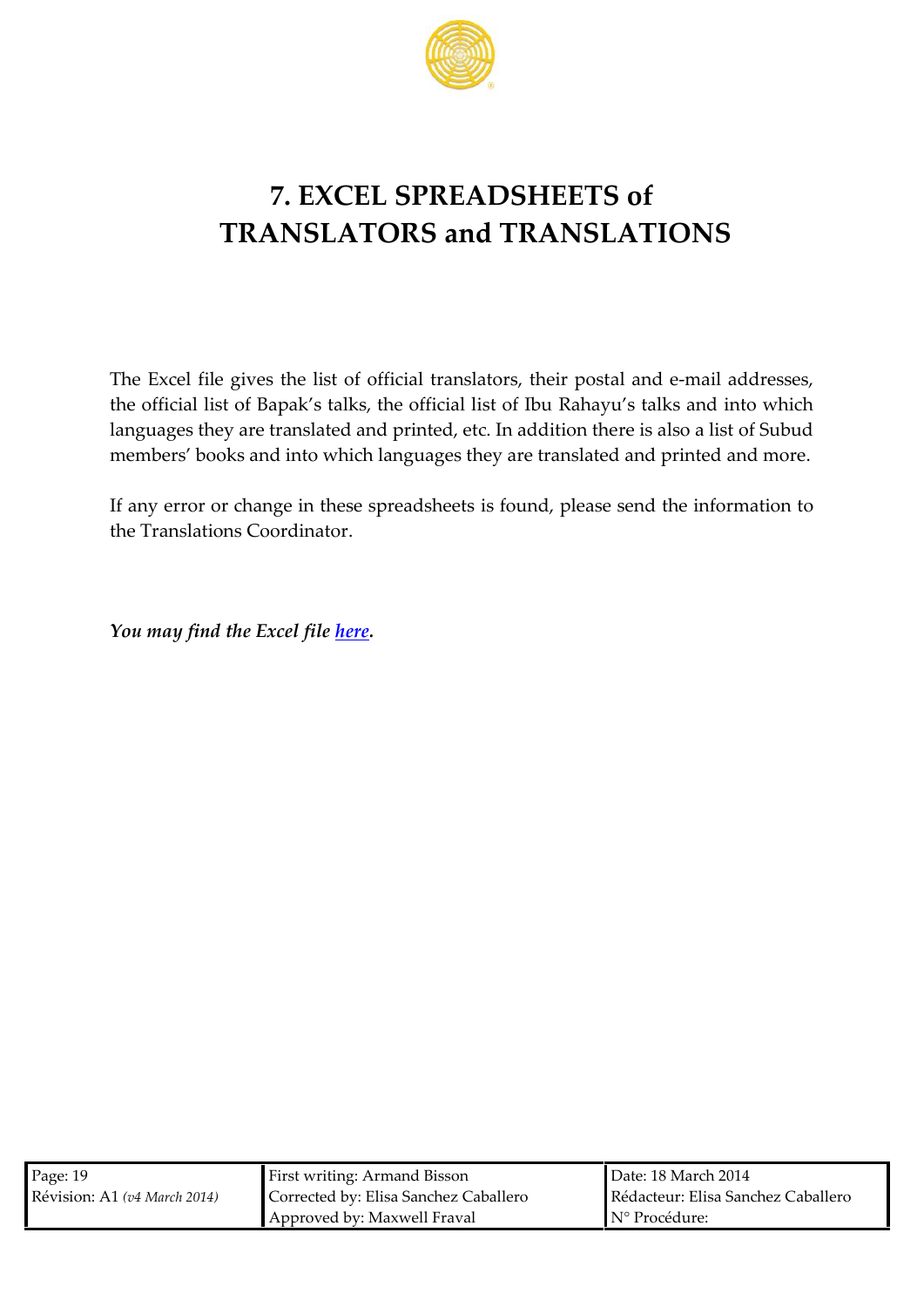

# **8. TRANSLATORS' EXCHANGE and DISCUSSION**

If you feel you have some advice to give or concerns regarding translations or difficulties you overcame and would like to share, or anything else in connection with translations please contact the WSA Translations Coordinator.



| Page: 20                     | <b>First writing: Armand Bisson</b>   | Date: 18 March 2014                |  |
|------------------------------|---------------------------------------|------------------------------------|--|
| Révision: A1 (v4 March 2014) | Corrected by: Elisa Sanchez Caballero | Rédacteur: Elisa Sanchez Caballero |  |
|                              | Approved by: Maxwell Fraval           | $\mathbb{N}^{\circ}$ Procédure:    |  |